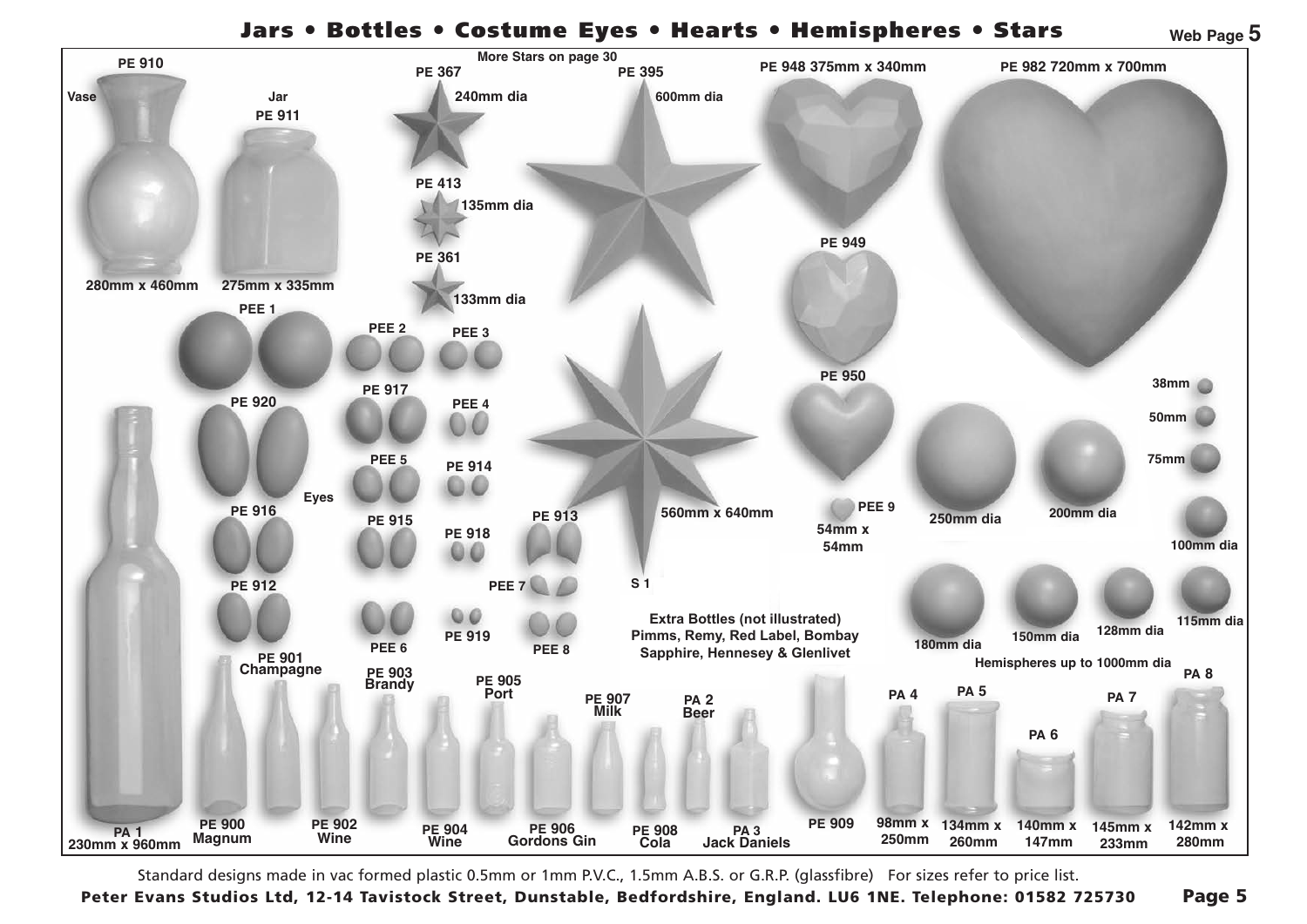

Standard designs made in vac formed plastic 0.5mm P.V.C., 1.5mm A.B.S. or G.R.P. (glassfibre) For sizes refer to price list.